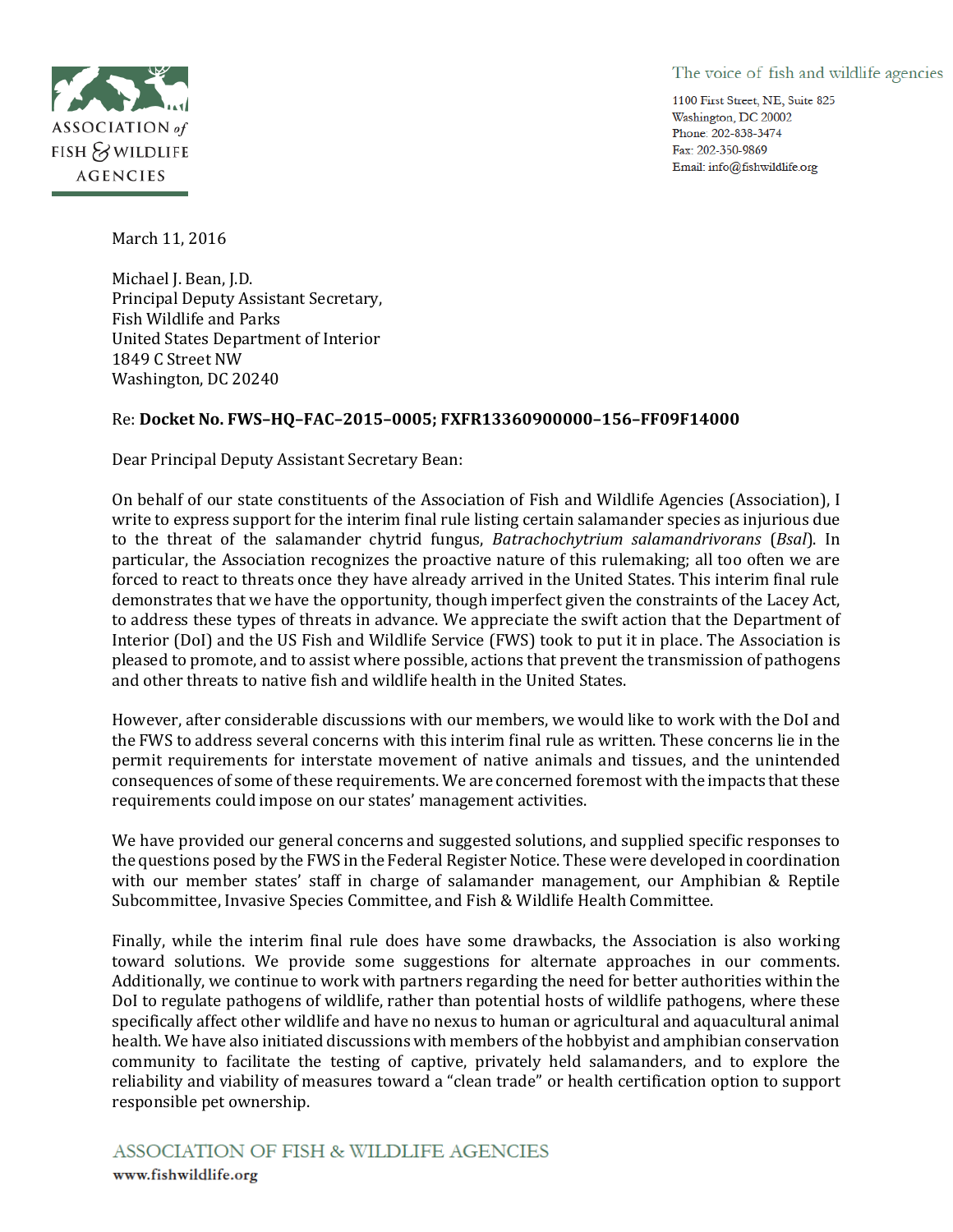Michael J. Bean, J.D. Page 2

We applaud the efforts of the DoI toward this important, and historic, rulemaking to protect our native salamander species from the introduction of Bsal. We extend our thanks as well to FWS Director Ashe, to Assistant Director of Fisheries and Aquatic Conservation, David Hoskins, and especially to the diligent staff in the Branch of Aquatic Invasive Species, in the development of this rule.

Thank you for your attention to our comments. We appreciate the relationship that we have with the DoI and the FWS in working closely to arrive at mutually beneficial outcomes. We look forward to the opportunity to discuss our comments with you in greater depth. Please do not hesitate to contact the Association's Program Manager for Amphibians & Reptiles, and Invasive Species, Priya Nanjappa [\(pnanjappa@fishwildlife.org,](mailto:pnanjappa@fishwildlife.org) 202.838.3463) with any questions or for further assistance.

Sincerely,

David Chanda President, Association of Fish and Wildlife Agencies Director, New Jersey Division of Fish and Wildlife

- Cc: Dan Ashe, David Hoskins, Gary Frazer, Paul Souza, Bryan Arroyo, Craig Martin, Jason Goldberg
- Cc: Ronald Regan, Cathy Sparks, Bill Hyatt, Bob Duncan, Mark Humpert, Priya Nanjappa, Jonathan Mawdsley, Jen Mock Schaeffer, Deb Hahn, Carol Bambery, Parks Gilbert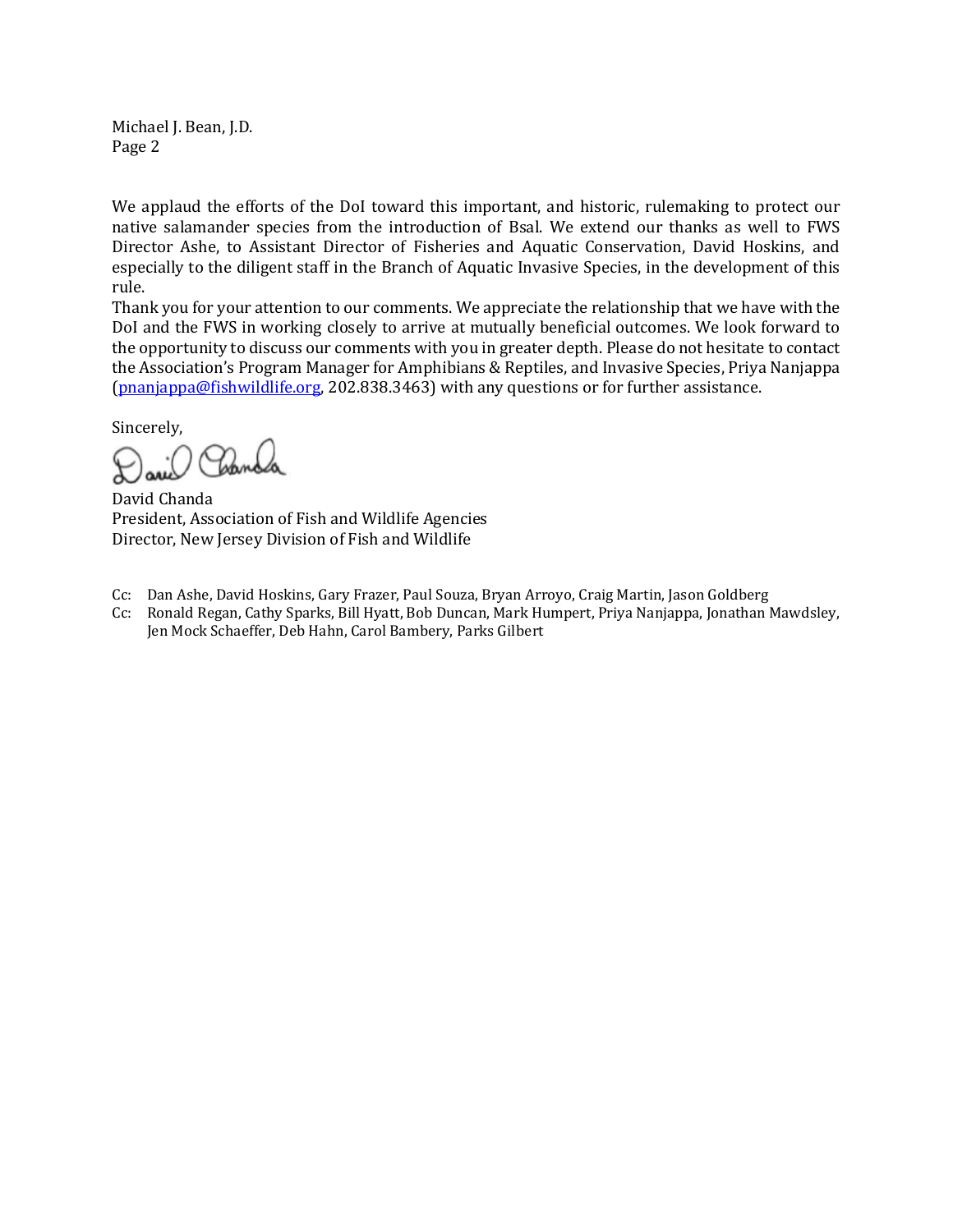#### **General Comments and Concerns:**

We support the intent of the interim final rule to restrict importation of high-risk salamander species, as well as to reduce the chances of transmission of this pathogen once detected in the United States. Once the threat to native species was demonstrated in the 2014 paper by Martel and colleagues, many states began exploring opportunities to impose their own importation restrictions, but changes to state laws and regulations can take years. We applaud the swift action that the DoI and the FWS took to put the interim rule in place.

The Association appreciates the efforts to expedite permits for diagnostic laboratories, to ensure that surveillance efforts can begin as soon as possible. We remain concerned regarding introduction of the Bsal pathogen into the wild, and efforts to ensure early detection and rapid response must not be hindered. One positive byproduct of the interim rulemaking is that transmission of other amphibian pathogens may be reduced due to the restrictions placed on the injurious-listed species.

That said, our concerns surround the inclusion of so many native species that now require a permit for interstate movement of animals, tissues, and other samples. While the logic behind the inclusion of these species is justified with respect to minimizing the threat of Bsal transmission, the resulting permit requirements could possibly hinder our states' conservation and management activities.

While we are not taking exception to the particular genera currently included in the interim final rule, **we ask that, while Bsal remains unconfirmed in the US, if other** *native* **species are considered for inclusion on the injurious species list in the future, the normal public process of a proposed rule with comment period should be used, rather than another interim final rule.** We would support interim final rules for any *nonnative* species additions to the list.

Our concerns and proposed solutions are summarized as follows:

- **Concern: Permit approval timeframe.** The most vociferous concern among our member states, has been regarding the timeframe, and potential delays therein, for receiving permits for approved activities. Concerns have arisen from experiences with long delays (>6 months, in some instances) in receiving other types of federal permits. Delays to receiving permits can hinder field season activities, which in turn may delay planned and time-sensitive management actions. Unapproved permits, even if due to confusion or misunderstanding of permit application requests, can stall conservation efforts.
	- o **Solution: Permit exemptions for federally-funded activities.** State fish and wildlife agencies have primary management jurisdiction for native fish and wildlife, and shared jurisdiction for federally threatened or endangered (T&E) species. For salamanders, most conservation activities are funded through either Section 6 of the Endangered Species Act (ESA), or through State and Tribal Wildlife Grant funding, where proposed actions have been identified and approved by (various branches within) FWS. If the state's planned conservation and management activities are federally-funded, we believe that such projects should be exempt from federal permit requirements.
	- o **Solution: Permit exemptions via MOUs for approved, state sponsored or sanctioned activities.** Examples of Memoranda of Understanding (MOUs) exist between the FWS and the states to handle or manage federally threatened or endangered species or their habitats such that permits are waived (*see attached example between FWS and the Florida Fish and Wildlife Conservation Commission*). We ask that FWS consider the option of such MOUs for state fish and wildlife agency sponsored or sanctioned activities involving these injurious-listed, native species, such as recovery programs or genetic testing efforts that require movement of animals or tissues across state lines.
- **Concern: Double-containment requirements for transport and storage, and uncertainties therein.** We would like to see more explicit guidance regarding the double-containment requirements for transport, housing, or storage, or handling of animals, tissues, or other samples. Specifically, how does this apply to instances of species repatriation projects or state-approved releases of injurious-listed salamanders back into the wild?
	- o **Solution:** Permit exemptions and containment exceptions for these types of state sponsored recovery, repatriation, or relocation activities. Many states conduct health testing (in collaboration with diagnostic lab partners), and have established standards that must be met before repatriation is conducted. Such state-sponsored activities should be exempt.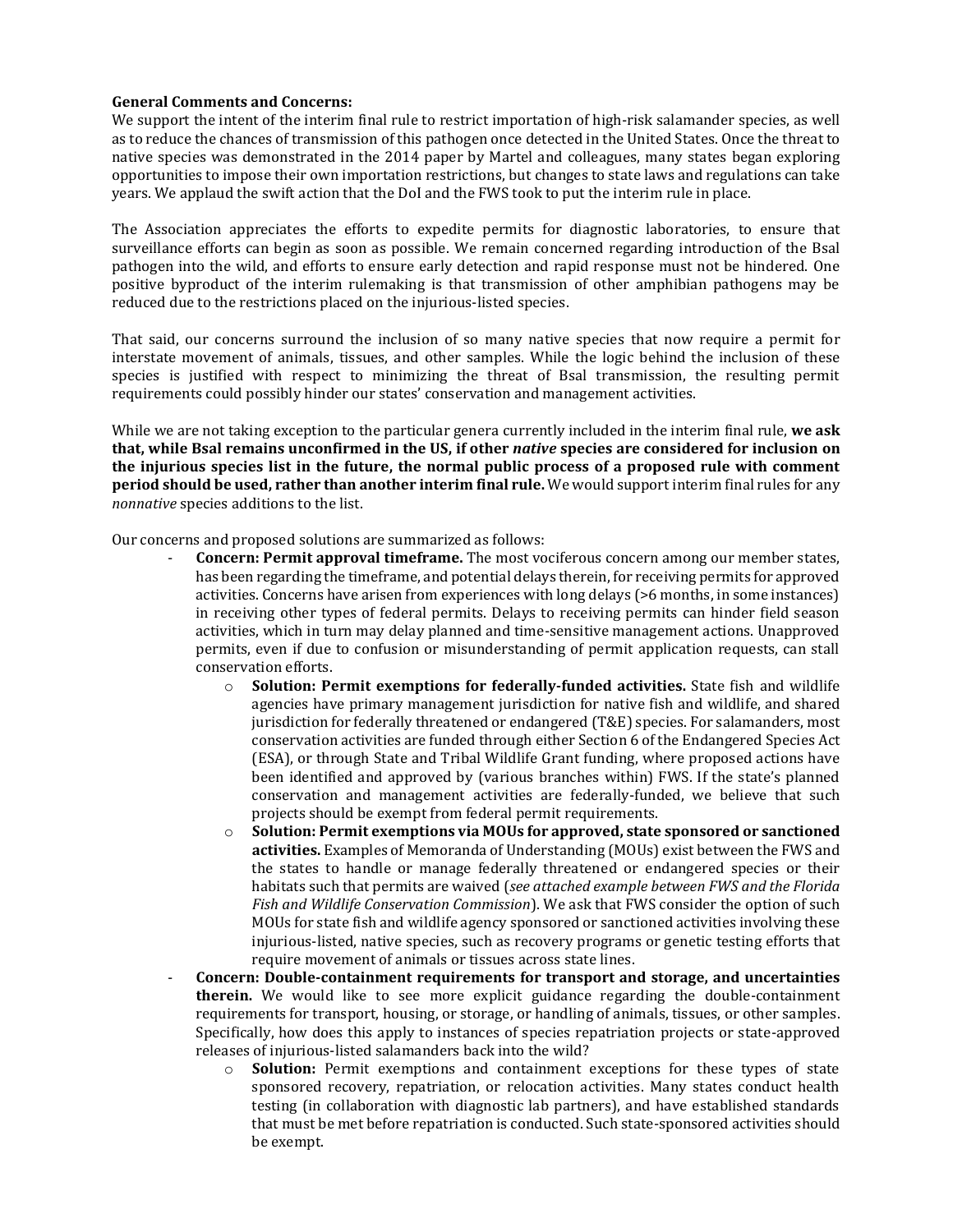- o **Solution:** Permit exemptions for double-containment of fixed tissues, where the threat of Bsal transmission is removed by virtue of the fixative agent.
- **Concern: Inconsistencies in permit-required activities.** The inclusion of preserved or fixed tissues coupled with the exclusion of eggs and gametes for activities that require permits. In terms of threat prevention or reduction, these two aspects of the rulemaking are contradictory; fixatives or preservatives would render the Bsal pathogen inviable, while eggs or gametes would require being transported with some form of media (water or plant materials) to remain viable, and that media could harbor Bsal, thus constituting a threat by indirectly moving disease vectors with the eggs or gametes. We understand that the Lacey Act cannot regulate the fomites in which eggs or gametes would be transported, but exclusion of these forms of tissues from permit requirements increases the risk of indirect Bsal transmission. Further, eggs at certain stages of development could contain keratinized tissues (e.g., Xie and Yu, 19921), which could become direct transmitters of the Bsal pathogen.
	- o **Solution:** Include eggs and gametes in permit requirements, but exempt fixed animals, tissues, and parts from this requirement. This will make the permit requirements more consistent with the potential threat of transmission.
- **Concern: Need for better coordination of state and federal permits.**
	- o **Solution:** We understand that the permit application form is planned for review and potential modification in the near future. We suggest that better coordination with state fish and wildlife agencies be built into this application, for example, a checkbox for the applicant to attest that they have contacted state fish and wildlife agency (or state department of agriculture for nonnative species in some states) to address state-required permits, for all states from which salamanders will exported or imported. For those activities that are not directly linked to the state fish and wildlife agency, such coordination will be important to help ensure that the state is also informed of the interstate movement activities.
- **Concern: Unintended consequences of the listings with respect to pet salamander ownership.** The lack of allowances for movement of injurious-listed species that are also pets, specifically when moved for non-commercial reasons, such as relocating residence across state lines, or for veterinary visits, demonstrates that the Lacey Act was not meant to address injurious species that also have a human interest component. The Association is already exploring ways to address this through opportunities for more modern legislation that would create permit requirements for housing, cleaning, and transportation standards that can facilitate responsible pet ownership. However, we are especially concerned with the requirement for pet owners to relinquish their injurious-listed pet salamanders when moving across state lines.
	- $\circ$  This can create an undue burden on state fish and wildlife agencies who will, no doubt, be contacted by pet-salamander-owning constituents to assist in temporarily housing, rehoming, or potentially euthanizing these animals, thus incurring costs of staff time, care and feeding costs, or costs of euthanization.
	- o Also, the risk of releases to the wild, which, even in the absence of disease, could lead to establishment of nonnative species in the wild, or genetic pollution from species that are not native to area where released despite being native in the state.
	- o While it is true that state fish and wildlife agencies have legal authority over native salamanders, and may be an appropriate office to ask for guidance in these situations, in many states, the state department of agriculture has legal authority over nonnative species. FWS should notify state department of agriculture agencies of the rulemaking, if this has not already occurred.
	- o **Solution:** FWS should establish broader capacity to handle requests from the public regarding re-homing of pet salamanders, and specifically relinquished animals, that occur as a result of the rulemaking. As such, state fish and wildlife or department of agriculture agencies that are unable to handle such requests can redirect those who contact them to the appropriate FWS office.
	- o **Solution:** FWS should engage in more robust outreach to pet stores and bait dealers, so that consumers can be informed about the potential consequences of their purchase with respect to restricted activities. Ideally, FWS would produce a document/outreach material package that all states could use and help to distribute.

 $\overline{\phantom{a}}$ 

<sup>1</sup> Xie, J., and H. Yu. 1992. Keratin expression during early embryonic development of *Bufo bufo gargarizans*. Cell Research 2(1): 45-52[. http://www.nature.com/cr/journal/v2/n1/full/cr19925a.html](http://www.nature.com/cr/journal/v2/n1/full/cr19925a.html)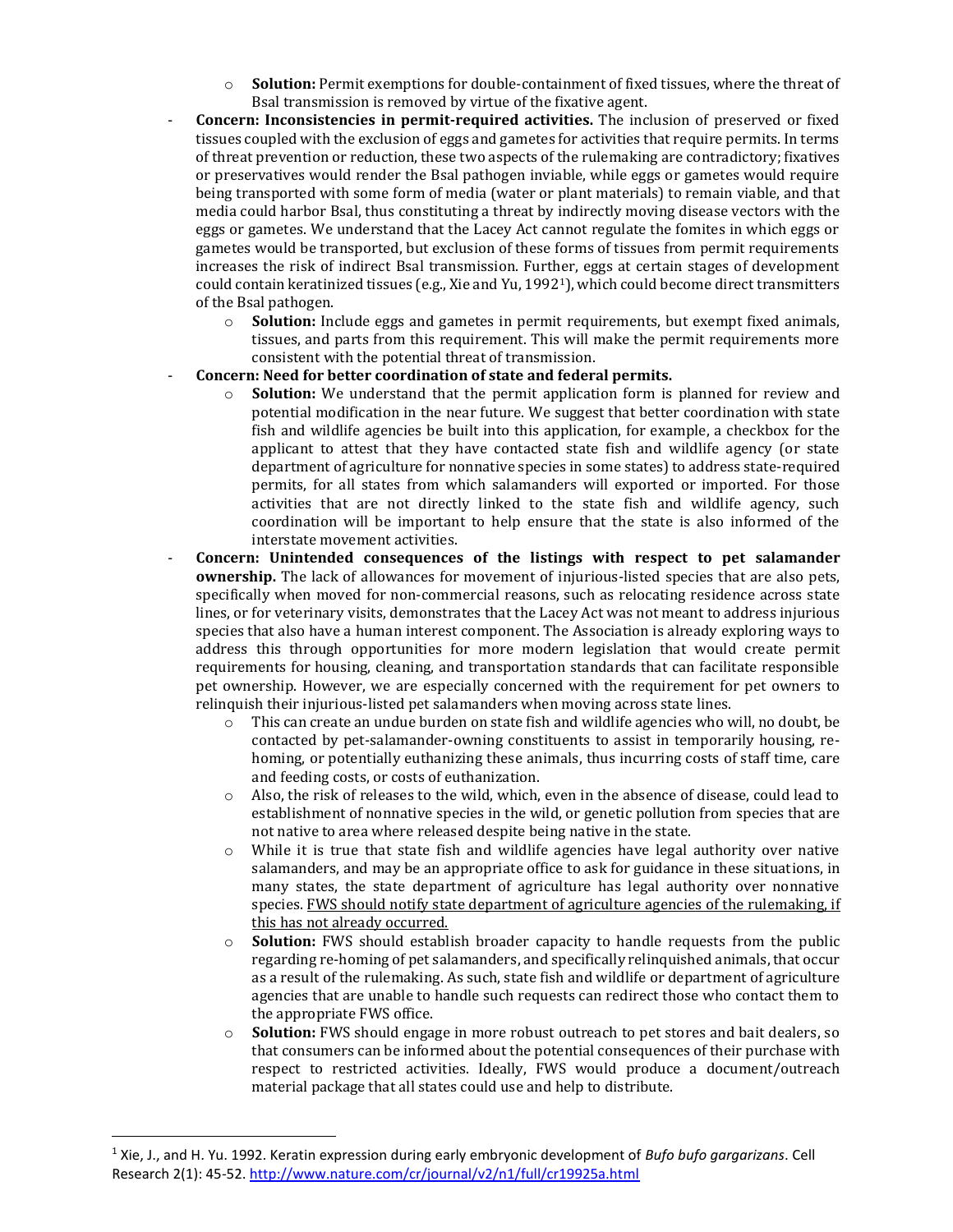### **Specific responses to Questions in the Federal Register Notice:**

*(1) How many of the species listed by this rule are currently in production for wholesale or retail sale, and in how many and which States?* 

*(2) How many businesses sell one or more of the species listed by this rule?* 

*(3) How many businesses breed one or more of the species?*

Regarding questions 1-3, we did not have detailed data available for all states, however, we are aware that some native, and nonnative species included in the rulemaking are in production in several states. Many states also prohibit, or limit, sale by biological supply companies of certain native species, and the authority to regulate nonnative species may be either with the state fish and wildlife agency, or the state department of agriculture, or shared in some instances. More information is provided in question #14.

# *(4) What species listed as threatened or endangered by one or more States would be affected by the introduction of Bsal?*

While there is evidence that the introduction of Bsal may impact some of the species currently included in interim rule, there is not yet evidence regarding whether or how all other salamander species would be affected. Thus, the list below is simply a sampling of the state T&E or protected species (restricted or prohibited from take, possession, sale, or other activities) that, if found to be impacted by a Bsal introduction, would be a major concern for these respective states:

- **DE—state-listed:** Eastern tiger salamander (*Ambystoma tigrinum*); Eastern mud salamander (*Pseudotriton montanus*)
- **FL—state-listed:** Reticulated Flatwoods Salamander (*Ambystoma bishopi* state-listed federal endangered); Frosted Flatwoods Salamander (*Ambystoma cingulatum* state-listed federal threatened); Georgia blind salamander (*Eurycea wallacei* state-threatened); Striped newt (*Notophthalmus perstriatus*  federal candidate);
- **GA—state-listed:** Reticulated Flatwoods Salamander (*Ambystoma bishopi)*; Frosted Flatwoods Salamander (*Ambystoma cingulatum*); One-toed Amphiuma (*Amphiuma pholeter*); Hellbender (*Cryptobranchus alleganiensis* federal candidate); Green Salamander (*Aneides aeneus*); Tennessee Cave Salamander (*Gyrinophilus palleucus*); Georgia Blind Salamander (*Haideotriton* [*Eurycea*] *wallacei*); Pigeon Mountain Salamander (*Plethodon petraeus* federal candidate); Striped Newt (*Notophthalmus perstriatus*)
- **IA—state-listed**: Blue-spotted Salamander (*Ambystoma laterale* state endangered); Mudpuppy (*Necturus maculosus*); Eastern Newt (*Notophthalmus viridescens*)
- **MA—state protected:** Jefferson salamander (*Ambystoma jeffersonianum* Special Concern); Blue-spotted salamander (*Ambystoma laterale* Special Concern); Marbled Salamander (*Ambystoma opacum* Threatened)
- **MS—state listed:** Green Salamander (*Aneides aeneus*); One-Toed Amphiuma (*Amphiuma pholeter*); Spring Salamander (*Gyrinophilus porphyriticus*); Cave Salamander (*Eurycea lucifuga*); Hellbender (*Cryptobranchus alleganiensis* federal candidate)
- **NM-state-listed:** Jemez Mountains Salamander (*Plethodon neomexicanus* federal endangered, state endangered), Sacramento Mountains Salamander (*Aneides hardii* state threatened)
- **OK—year-round closed season (protected):** Three-toed Amphiuma (*Amphiuma tridactylum*); Ringed Salamander (*Amystoma annulatum*); Mole Salamander (*Ambystoma talpoideum*); Ouachita Dusky Salamander (*Desmognathus brimleyorum*); Cave Salamander (*Eurycea lucifuga*); Grotto Salamander (*Eurycea* [*Typhlotriton*] *spelaeus*); Oklahoma Salamander (*Eurycea tynerensis*); Four-toed Salamander (*Hemidactylium scutatum*); Western Slimy Salamander (*Plethodon albagula*); Ozark Salamander (*Plethodon angusticlavius*); Kiamichi Slimy Salamander (*Plethodon kiamichi*); Rich Mountain Salamander (*Plethodon ouachitae*); Sequoyah Slimy Salamander (*Plethodon sequoyah*)
- **PA—state-listed:** Blue-spotted salamander (*Ambystoma laterale*)
- **WV—top priority SGCN species from their State Wildlife Action Plan:** Streamside Salamander (*Ambystoma barbouri*); Smallmouth Salamander (*Ambystoma texanum*); Green Salamander (*Aneides aeneus*); Eastern Hellbender (*Cryptobranchus alleganiensis*); Black-bellied Salamander (*Desmognathus quadramaculatus*); Black Mountain Salamander (*Desmognathus welteri*); Cave Salamander (*Eurycea lucifuga*); West Virginia Spring Salamander (*Gyrinophilus subterraneus*); Mudpuppy (*Necturus maculosus*); Cheat Mountain Salamander (*Plethodon nettingi*); Cow Knob (White Spotted) Salamander (*Plethodon punctatus*); Shenandoah Mountain Salamander (*Plethodon virginia*); Midland Mud Salamander (*Pseudotriton montanus diastictus*)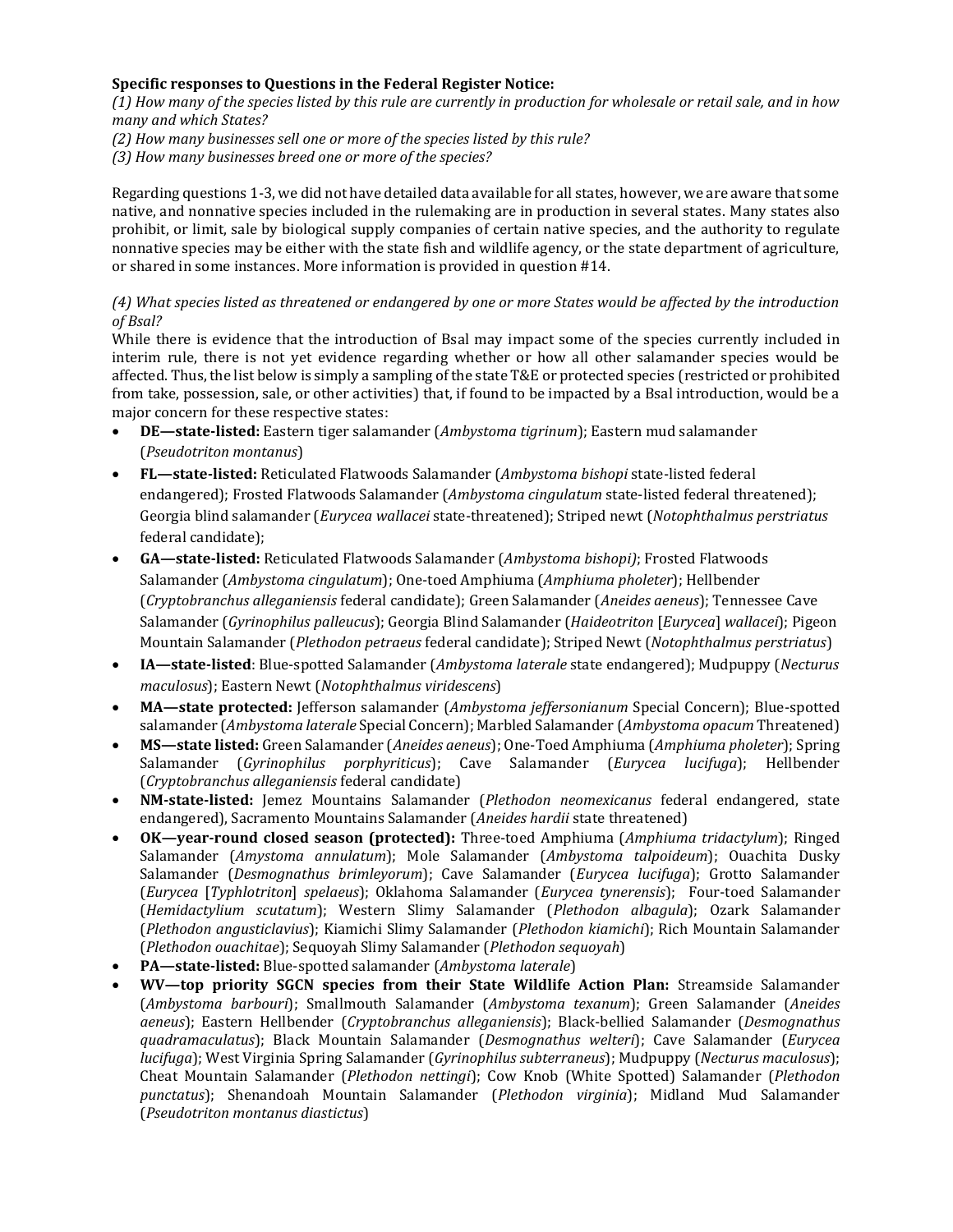*(5) What provisions in the interim rule should the Service have considered with regard to: (a) The impact of the provision(s) (including any benefits and costs), if any, and (b) what alternatives, if any, the Service should consider, as well as the costs and benefits of those alternatives, paying specific attention to the effect of the rule on small entities?* 

(a) Regarding impacts, as noted above, there are additional protective benefits of the rulemaking that extend to the prevention of transmission of other amphibian pathogens, such as *Batrachochytrium dendrobatidis* (Bd) and ranavirus, among others.

With respect to costs, also as noted above, the permit requirements even for state fish and wildlife agency conservation and management activities that involve interstate movement of animals or tissues presents a cost of time, especially in the case of unforeseen delays in permit approvals. Further, the unintended consequences of the lack of allowances for permits to move pet animals across state lines due to residence relocation or other non-commercial reasons may cost state agency staff time to handle requests from the public, as well as the costs of care, placement (and time and transport to placement location) or euthanization of relinquished animals. A cost to FWS also potentially exists if state offices are contacted for the same reasons. The hobbyist and captive breeding community will incur potential losses due to inability to sell animals beyond state lines, even if no disease is present.

(b) Alternative solutions have been presented above, including MOUs to allow permit exemptions for state fish and wildlife agencies conducting conservation activities, similar to those in place with FWS for federal T&E species. Another alternative, as discussed with FWS in our November 2014 letter and in subsequent meetings, is to allow for a health certification program, especially in the future when more evidence of treatment methods and specifications for different species groups become more reliable. This would be useful for those species already in the US, where costs for health testing and certification would be supported by the entity engaging in interstate commerce or by individual pet owners wanting to keep their animals when moving to another state. However, checks and balances would need to exist for housing and biosecurity standards, and facility maintenance. The burden of proving certification should not rest on the state fish and wildlife agency, though collaborative efforts between the states and FWS may be possible.

*(6) How could the interim rule be modified to reduce costs or burdens for some or all entities, including small entities, consistent with the Service's requirements? For example, we seek comment on the distinct benefits and costs, both quantitative and qualitative, of (a) the prohibitions on importation and (b) the prohibitions on interstate transport of the species listed by this rule. What are the costs and benefits of the modifications?* 

(a) As noted in our November 2014 letter, we fully support the prohibitions on importation, and we support any modifications to the interim rule that place other species in the importation prohibition.

(b) As noted above in both our general concerns and the response to the prior question, while we are not taking issue with the current set of native species included, we do feel that the permit requirements should be exempted for state fish and wildlife agencies engaging in conservation and management activities. With existing MOUs between FWS and states that allow for federal permit exemptions for state conservation and management activities of ESA-listed species (without renewal requirement), the same should be made available to states engaging in conservation and management activities of these injurious-listed species. Further, permit exemptions should exist for fixed animals, tissues, diagnostic swabs, and tissues embedded in paraffin for histology, given that the fixative agent or paraffin would render the Bsal pathogen inviable. Both of these options would reduce the costs in time and paperwork/workload for FWS permitting division as well. Finally, federally funded salamander conservation or management activities such as through State and Tribal Wildlife Grants or ESA should be exempt from permit requirements given that the activities already require approval for the funding to be granted.

### *(7) Is there any evidence suggesting that Bsal has been introduced into the United States or may have already established?*

Not to our knowledge. Over the past 15 months, many state and federal agencies and academic partners have tested hundreds, if not thousands, of existing and new samples for Bsal, and to our knowledge, none has returned a confirmed Bsal result.

#### *(8) Are there other pathways for Bsal into the United States that we should address? If so, what are they?*

A big pathway of concern, where there appears to be little or no federal regulatory authority or enforcement, is with biological supply companies. These entities have been selling several of the injurious-listed species, both native and nonnative, and no clear information exists regarding the source of these animals. Some states may require specific permits or licenses and may restrict the species that biological supply companies in their state can sell (e.g., Wisconsin).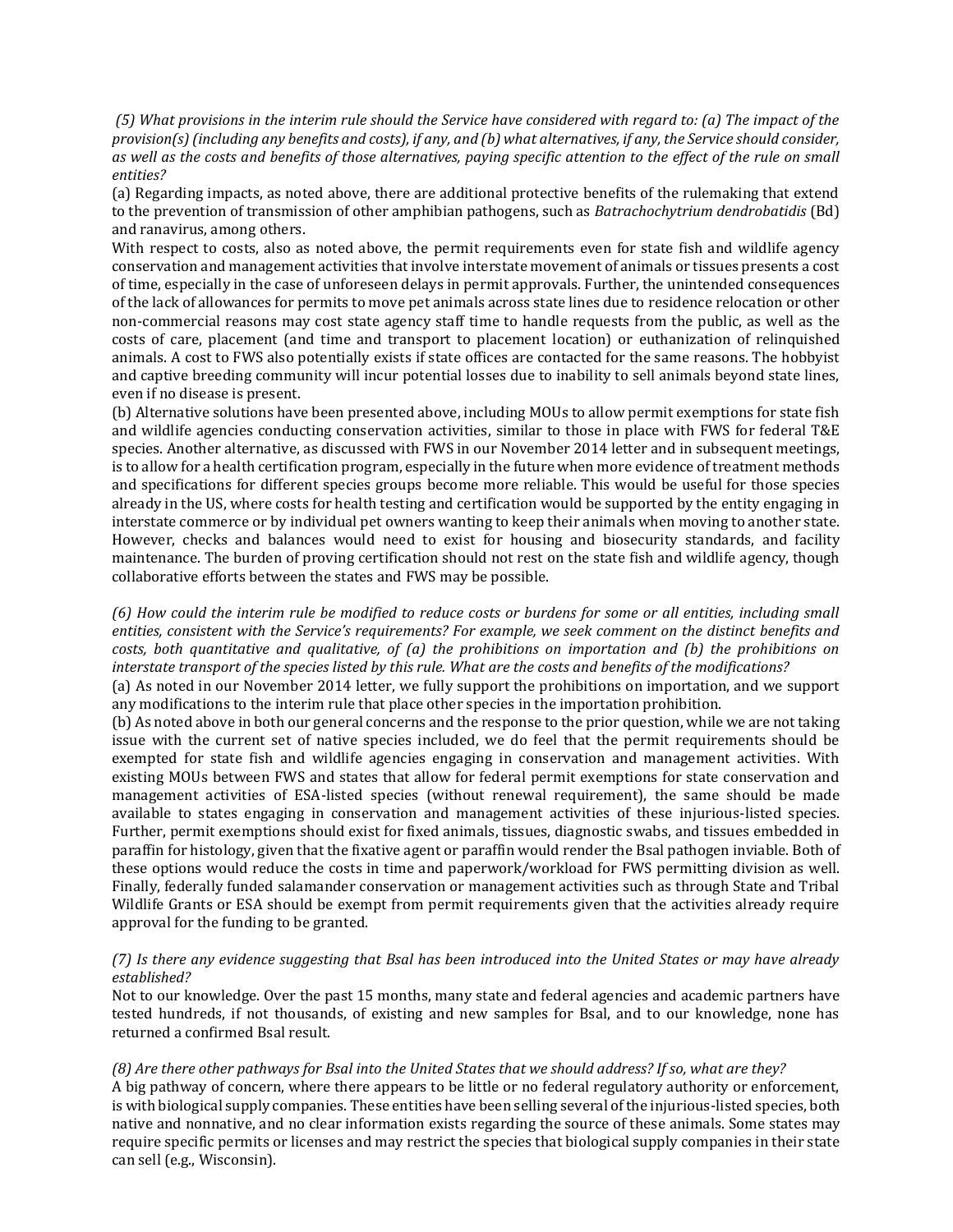Internet sales involving small shipments using couriers such as FedEx or UPS are another pathway of concern. While we are not directly aware of specific instances involving the injurious-listed species, it might be worthwhile to examine traditional medicine or foreign food markets, or potential ceremonial uses of these species.

We are aware of interstate shipments of some salamanders, though not necessarily the currently included species, for the purposes of the bait trade, but we would like to see some exploration of whether there are imports for this purpose.

*(9) Is there evidence suggesting that any of the species listed by this rule are not carriers of Bsal? If so, what species?* We are not aware of any. We feel that it may be more important to include eggs and gametes among those species included to ensure full protection against transmission.

## *(10) Is there any evidence suggesting that additional species are carriers of Bsal and should be listed by this rule? If so, what species?*

While no evidence currently exists that other species might serve as Bsal carriers, the states are communicating to the research community our priority for additional susceptibility testing of those species used in the bait trade and those species listed in one or more of our states' State Wildlife Action Plans as Species of Greatest Conservation Need (SGCN). We know that many researchers are engaging in additional species susceptibility testing, and we are interested in these results.

As noted above, however, as new evidence becomes available and while Bsal remains undetected in the US, we would like to see a proposed rule with a comment period for native US species, rather than an interim final rule, before these new listings go into effect. For nonnative species, however, we would support other interim final rules to further reduce the chances of introduction via the importation pathway.

#### *(11) Are there methods (such as thermal exposure) that would allow salamanders imported into the United States to be reliably treated to help ensure Bsal is not introduced into the United States, and how could compliance be monitored?*

We are aware of the heat and antifungal treatments for fire salamanders, as published by Blooi and colleagues  $(2015)^{2,3}$ , but we are not currently aware of other methods, nor of efficacy for other species.

There are also proven methods for Bd treatments, such as those in use by zoological facilities for standard quarantine procedures (Pessier & Mendelson 2010)<sup>4</sup>; these would need to be confirmed for Bsal treatment.

Once reliable treatment protocols that are effective for multiple species are established, limiting ports of entry for all salamanders imported and establishing quarantine and treatment facilities at these ports, perhaps in collaboration with USDA, could facilitate both prevention of introduction and compliance.

## *(12) Should the Service add eggs or other reproductive material of listed salamanders to the list of injurious wildlife because they may also carry Bsal?*

Yes. As noted above, while we are not aware of specific documented evidence, it is plausible that eggs at certain stages of development could themselves harbor Bsal. Also, neither eggs nor gametes of salamanders could remain viable without some form of media to transport them, and that media could harbor Bsal zoospores; inclusion of eggs and gametes would avoid this potential pathway of introduction.

*(13) For the species we are listing, are the scientific and common names the most appropriate ones accepted by the scientific community?* 

 $\overline{\phantom{a}}$ 

<sup>&</sup>lt;sup>2</sup> Blooi, M., A. Martel, F. Haesebrouck, F. Vercammen, D. Bonte, and F. Pasmans. 2015a. Treatment of urodelans based on temperature dependent infection dynamics of *Batrachochytrium salamandrivorans. Scientific Reports* 5: 8037, doi:10.1038/srep08037.

<sup>3</sup> Blooi, M., F. Pasmans, L. Rouffaer, F. Haesebrouck, F. Vercammen, and A. Martel. 2015b. Successful treatment of *Batrachochytrium salamandrivorans* infections in salamanders requires synergy between voriconazole, polymyxin E and temperature. *Scientific Reports 5:* 11788, doi:10.1038/srep11788.

<sup>4</sup> Pessier, A.P. and J.R. Mendelson (eds.). 2010. A Manual for Control of Infectious Diseases in Amphibian Survival Assurance Colonies and Reintroduction Programs. IUCN/SSC Conservation Breeding Specialist Group: Apple Valley, MN.